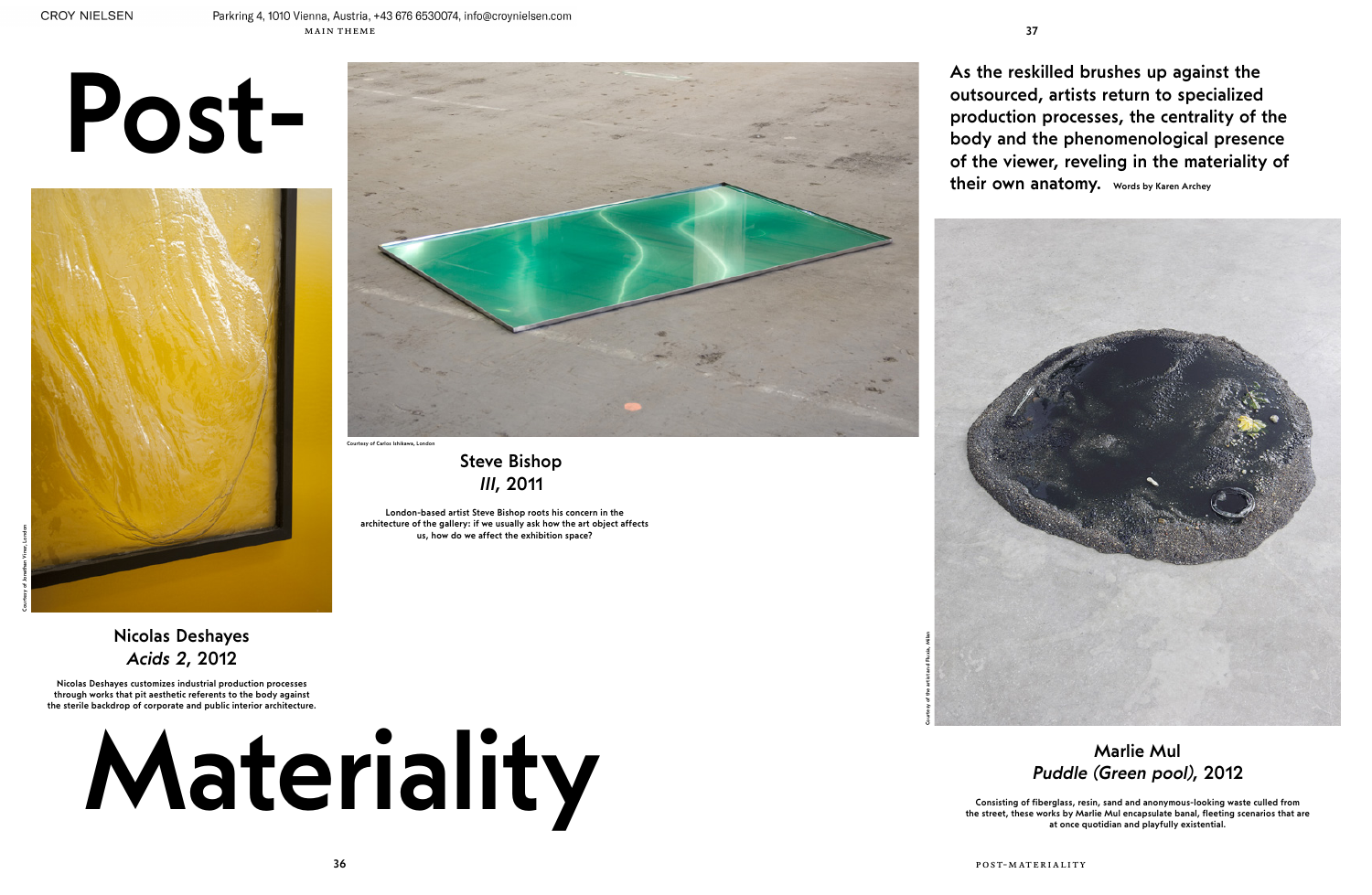Perhaps the most soporific soundbite of our age is the all-toocommon platitude that technology has sped up our quotidian chronologies with harrying, damaging persistence. Technology hurts, man! The deluge of your Twitter feed drowns me and ugh—my attention span self-combusts by mere mention of your Facebook timeline. Forget self-control, this is the 21st century and germanium rules the earth. So much art that consciously relates to technology is unfortunately contextualized this way, yet what of us who don't buy it? There are artists, believe it or not, who consider technology and its extension of the body in an investigative rather than critical light. Further, we live in a fast and cheap time equally characterized by the disposability of mass-produced, common objects, and we see a bevy of broader cultural producers ranging from graphic designers and restaurateurs privileging the slow, the *reskilled*, as it were. Could this throwback to artisanship and craft relate to the artworld awkwardly or potently? The reskilled could brush up against the outsourced, alienated modus operandi that has largely come to define Western culture as of late. We see sculptors such as Nicolas Deshayes, Marlie Mul, Magali Reus, Steve Bishop, Ben Schumacher and Alice Channer return to specialized, often industrial production processes as an attempt to logically and emotionally connect with common objects and even public spaces. Their work returns again and again to the body: the body as content, the body as viewer, the body as maker, the body as the tool through which we experience the world—yet it often builds upon the formal and conceptual logic of Minimalism and Postminimalism. As in Minimalism, this reskilled work considers the phenomenological presence of the viewer in the exhibition space. It becomes activated, or embodied, in the presence of the viewer, but also works to question what the definition of the body is.

Nicolas Deshayes customizes industrial production processes through works that pit aesthetic referents to the body against the sterile backdrop of corporate and public interior architecture. The French-born, London-based artist anodizes his own aluminum at a metal anodizing plant and creates his own vacuum forms from warty, body-conjuring plaster spills at a molded plastic fabricator. These panels appear at once painterly, slightly digital and exceedingly chemical. (Several anodized works take on the appearance of gasoline swirling in a puddle.) Deshayes uses either heavy-duty aluminum sheets or "public amenity board"—the artist's euphemism for the antiseptic board that demarcates urinals—as backdrops for his vacuum form plastics. These industrial, spill-proof and scratchresistant materials consciously consider the human body and how best to neutralize the fluids, vapors and other contaminants it produces. That Deshayes pairs these human-resistant backdrops—the heavy-duty canvas of corporate interior decor, the piss-resistant bathroom cubicle wall—with vacuum forms indexing the more base parts of the human body suggests that the public spaces created to shepherd humans almost *apologize*  for the body's baseness. His plastic carbuncles enforce the idea that each one of us is essentially a big sac of occasionally leaking liquid, and need not apologize for our corporeality.

Berlin-based Dutch artist Marlie Mul utilizes a similar approach by customizing elements of public architecture in her series "No Oduur." However, unlike Deshayes', these works bear the mark of human usage. These weathered slivers of metal stuffed with cigarette butts recall mail slots or vents found on the facades of buildings, yet they remain unidentifiable. In actuality, Mul designed these pieces as varations of an object she witnessed in real life: a trash receptacle burned so thoroughly that just the metal plate attaching it to the wall remained. The series comprises custom-fabricated, dubiously functional metal sheets, which the artist bends, etches and burns to convey human wear and tear. She likens the addition of smoking poles to buildings or demarcated outdoor smoking areas to the territorialization of public space resultant from increasing public

## Magali Reus *Parking (Window)*, 2013

#### Ben Schumacher *The More the Desert of the World Expands Around Him*, 2013

Magali Reus explores how architecture can dictate human behavior in shared space, eliciting concepts of support structures and protection.

A trained architect, Schumacher frequently utilizes freestanding, industrially fabricated tempered glass plates overlaid with semi-distracting vinyl privacy film like those commonly found on the windows of mass transit vehicles.





Courtesy of the artist and Bortolami Gallery, New York